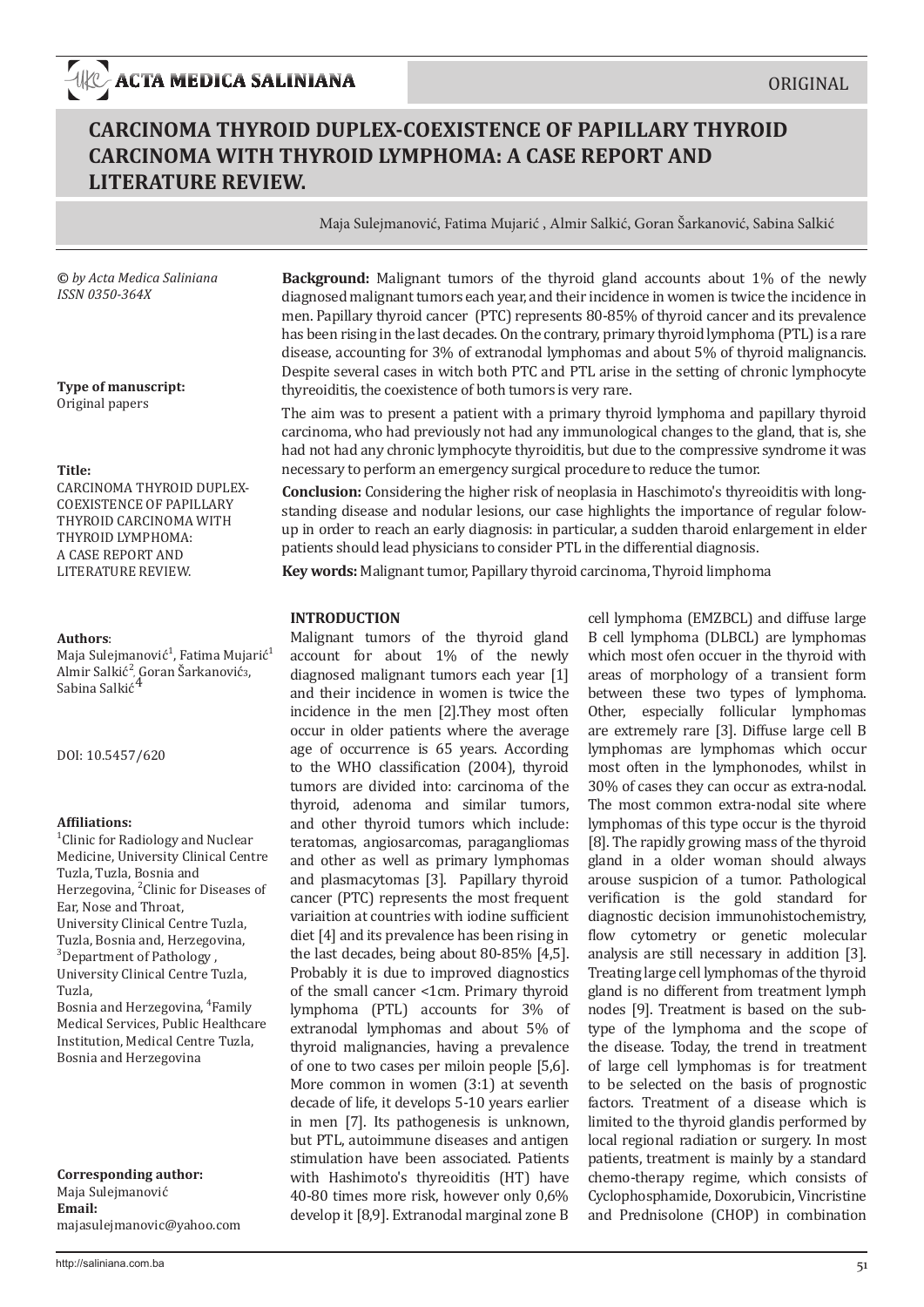with radiation, and must always be under the supervision of an oncologist [10]. The goal of this is to present a patient with microPTC and thyroid lymphoma, who had not had any previous immunological disease of thyroid gland, that is, chronic lympocyte thyroiditis, and in whom it was necessary to perform surgery to reduce the tumor due to compression syndrome.

# **CASE REPORT**

A 65-year-old women followed-up due to a goiter enlargement in last five mounts, now presents with associated cervical pain, dysphagia and dyspnea to solids. On physical examination, thyroid gland was enlarged asymmetrically. The left lobe was larger than the right and it had a nodule of 6cm, hard, adhered to deep tissue and less mobile at deglutition. A nodule of 3cm with the same characteristics was found at right lobe. There was no palpable cervical lymphadenopathy and the rest of the examination and laboratory results were unremarkable. The patient was euthyroid and she didn't take any medication. Thyroid ultrasonography showed multinodal changes to the thyroid gland with a compressed trachea on the right and to the front. On both sides of the neck there were of enlarged lymph nodes. On computed tomography $(CT)$  scan, the thyroid mass was predominantly in the left lobe, extending cranially to the margin of the mandibule and caudally to the mediastinum to the level of the ThIII. Since compressive syndrome and respiratory insufficiency were present, it was proposed following consultation that tumor reduction tracheotomy and total thyroidectomy was performed. Although the preoperative USG guided needle aspirative biopsy is the mainstay in the current literature and should be done in every suspected nodule, we preferred the prompt surgical treatments in the particular case due to the fast multinodular growing in the patient and the compressed trachea. Histopathology found a papillary thyroid microcarcinoma, of 5 mm x 3,5 mm in the right lobe (Figure 1) and concomitant Lymphoma malignum diffusum centroblasticum B glandule thyreoideae- diffuse large cell B lymphoma in the left lobe (Figure 2) and accompanied of Thyroiditis chronica lymphocytica in the both lobe (Figure 3). Immunohistochemical analysis showed that the neoplastic cells were positive for CD20 (Figure 4) and bcl-2, whilst they were negative for CD 3, CD 5, CD 10, cyclin D1. PTC was considered pT1aNoMo. The patient is referred to a hematologist for further treatment for the PTL, but she did not undergo radioactive iodine ablation treatment fot the microPTC as per guidellines.The patient was discharged home and prescribed oral levothyroxine 100 mcg per day .

## **DISCUSSION**

PTL, with an estimated annual incidence of two cases per milion, is a rare thyroid malignancy. The coexistence of thyroid lymphoma and PTC in a context of HT is extremely

uncommon, with few cases [10,11,12]. The course can be indolent and only detected by thyroid ultrasound, as the experiences of Cheng et al [12] and Vassilatou et al [13] or, more typical of PTL, an enlargement of a neck mass [8] that can be with obstructive symptoms as hoarseness [10], dysphonia, neck pain and dysphagia as the present patient or even severe airway obstruction leading to emergency surgery [14], or without them, an isolated enlergement [11]. Thyroid lymphomas are typically B-cell non- Hodgkin's lymphoma (NHL), and the most common subtype of PTL is diffuse large B-cell Lymphoma (DLBCL), accounting for >50% of cases, followed by MALT lymphoma, witch represents 10-23% of cases [15,16,17]. The most common clinical presentation is a rapidly growing neck mass, which is reported in >70% of cases [18]. An vast majority of cases [15,16,17] in which patients presented with a history of a rapid growing neck mass in the context of a large goiter, as usually happens with patients harboring PTL, as in our patient. PTL is most commonly observed in middleto older-aged famales [19]. Age has been shown to be a significant factor among PTL patients, especially those > 60 years of age, in agreement with our results [19,20]. There is an association between papillary thyroid cancer and thyroid lymphoma in the setting of Hashimoto's thyroiditis [21]. Hashimoto's thyroiditis has been associated with 10-58% of cases of papillary thyroid cancer and more than 90% of cases of thyroid lymphoma [21]. However, the co-occurrence of papillary thyroid cancer and thyroid lymphoma is very rare [21]. This case demonstrates that as a clinician, one must be of the possibility of multiple concurrent thyroid malignancies. Of note, our patient was never diagnossed with thyroiditis prior to her presentation , but had evidence of chronic thyroiditis on final pathology. Because of the association of thyroid malignancy in patients with Haschimoto's thyroiditis, there should be adequate surveillance in patients with a history of Haschimoto's thyroiditis for papillary thyroid cancer as well as thyroid lymphoma. Some studies suggest performing a thyroid ultrasound at the initial visit for patients diagnosed with Haschimoto's thyroiditis to screen for thyroid malignancy [22].

## **CONCLUSION**

This unusual case of papillary thyroid carcinoma and thyroid lymphoma is interesting because it occurred in a patien who did not have Haschimoto's thyreoiditis. The surgery was performed bacause of compression of the airways caused by the rapid increase in size of the thyroid gland due to infiltration by neoplastic cells. Considering the higher risk of neoplasia in Haschimoto's thyreoiditis with long-standing disease and nodular lesions, our case highlights the importance of regular folow-up in order to reach an early diagnosis: in particular, a sudden thyroid enlargement in elder patients should lead physicians to consider PTL in the differential diagnosis.